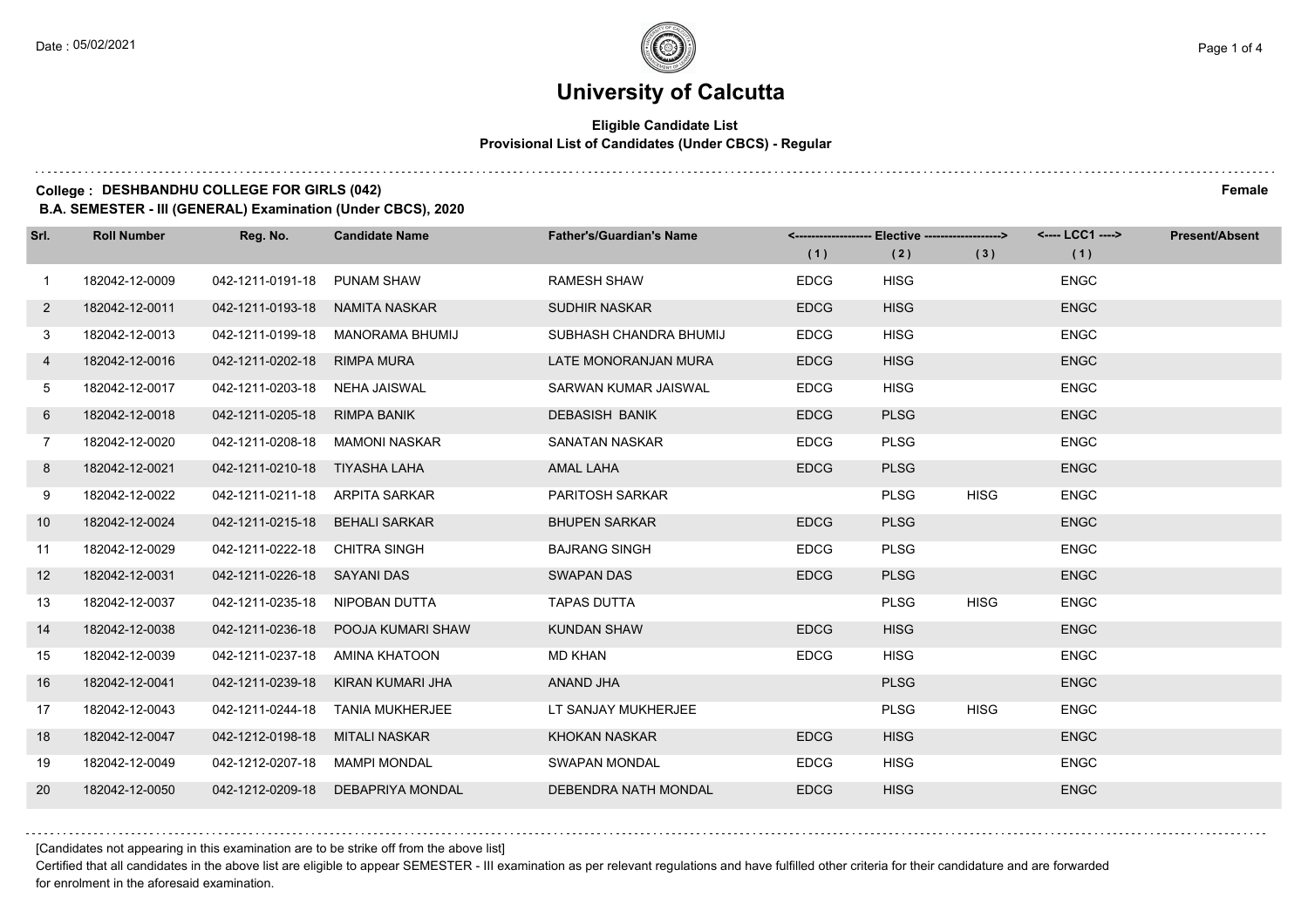### **Eligible Candidate List Provisional List of Candidates (Under CBCS) - Regular**

#### **College : DESHBANDHU COLLEGE FOR GIRLS (042) Female**

**B.A. SEMESTER - III (GENERAL) Examination (Under CBCS), 2020**

| Srl. | <b>Roll Number</b> | Reg. No.                       | <b>Candidate Name</b>            | <b>Father's/Guardian's Name</b> | (1)         | <-------------------- Elective -------------------><br>(2) | (3) | <---- LCC1 ----><br>(1) | <b>Present/Absent</b> |
|------|--------------------|--------------------------------|----------------------------------|---------------------------------|-------------|------------------------------------------------------------|-----|-------------------------|-----------------------|
| 21   | 182042-12-0051     | 042-1212-0230-18               | RITUPARNA MONDAL                 | <b>SUSHIL MONDAL</b>            | <b>EDCG</b> | <b>PLSG</b>                                                |     | <b>ENGC</b>             |                       |
| 22   | 182042-12-0052     | 042-1212-0233-18               | <b>RIMI MONDAL</b>               | <b>BHOLA NATH MONDAL</b>        | <b>EDCG</b> | <b>PLSG</b>                                                |     | <b>ENGC</b>             |                       |
| 23   | 182042-12-0054     | 042-1211-0195-18 PRIYAA NATH   |                                  | PABITRA NATH                    | <b>HISG</b> | <b>PLSG</b>                                                |     | <b>ENGC</b>             |                       |
| 24   | 182042-12-0056     | 042-1211-0213-18 SUNITA HALDER |                                  | <b>SADHAN HALDER</b>            | <b>HISG</b> | <b>PLSG</b>                                                |     | <b>ENGC</b>             |                       |
| 25   | 182042-12-0057     | 042-1211-0218-18 PRIYA PAUL    |                                  | PRAVAT PAUL                     | <b>HISG</b> | SANG                                                       |     | <b>ENGC</b>             |                       |
| 26   | 182042-12-0060     | 042-1211-0326-18 RANI KHATOON  |                                  | <b>MUSTAQ HASSAIN</b>           | <b>HISG</b> | <b>PLSG</b>                                                |     | <b>ENGC</b>             |                       |
| 27   | 182042-12-0064     | 042-1211-0186-18 SWETA ROY     |                                  | SURESH PRASAD ROY               | <b>PLSG</b> | <b>HISG</b>                                                |     | <b>ENGC</b>             |                       |
| 28   | 182042-12-0067     |                                | 042-1211-0243-18 CHUMKI PRAMANIK | <b>BIMAL PRAMANIK</b>           | <b>SANG</b> | <b>HISG</b>                                                |     | <b>ENGC</b>             |                       |
| 29   | 182042-12-0070     | 042-1211-0332-18 NISHA KUMARI  |                                  | <b>NAVIN JHA</b>                | <b>EDCG</b> | <b>HISG</b>                                                |     | <b>ENGC</b>             |                       |
| 30   | 192042-12-0001     |                                | 042-1211-0188-19 ANUPAMA MANDAL  | <b>BUDHAN MANDAL</b>            | <b>EDCG</b> | <b>ENVG</b>                                                |     | <b>ENGC</b>             |                       |
| 31   | 192042-12-0002     | 042-1211-0190-19 PAPIA KHATUN  |                                  | SK BAPI                         | <b>EDCG</b> | <b>PLSG</b>                                                |     | <b>ENGC</b>             |                       |
| 32   | 192042-12-0003     | 042-1211-0191-19 PUJA HAZRA    |                                  | KHOKA HAZRA                     | <b>EDCG</b> | <b>PLSG</b>                                                |     | <b>ENGC</b>             |                       |
| 33   | 192042-12-0005     | 042-1211-0198-19 PAPIYA DHAR   |                                  | <b>GOUTAM DHAR</b>              | <b>EDCG</b> | <b>HISG</b>                                                |     | <b>ENGC</b>             |                       |
| 34   | 192042-12-0006     | 042-1211-0199-19 LATA HALDER   |                                  | <b>RABI HALDER</b>              | <b>EDCG</b> | <b>PLSG</b>                                                |     | <b>ENGC</b>             |                       |
| 35   | 192042-12-0007     | 042-1211-0201-19 PAYEL MONDAL  |                                  | LATE SWAPAN MONDAL              | <b>EDCG</b> | <b>HISG</b>                                                |     | <b>ENGC</b>             |                       |
| 36   | 192042-12-0009     | 042-1211-0205-19 ASHA MISHRA   |                                  | PARMANAND MISHRA                | <b>EDCG</b> | <b>PLSG</b>                                                |     | <b>ENGC</b>             |                       |
| 37   | 192042-12-0010     | 042-1211-0208-19               | MEGHA DHARA                      | KHOKAN DHARA                    | <b>EDCG</b> | <b>PLSG</b>                                                |     | <b>ENGC</b>             |                       |
| 38   | 192042-12-0012     | 042-1211-0211-19 RITIKA DAS    |                                  | <b>BIJOY DAS</b>                | <b>EDCG</b> | <b>HISG</b>                                                |     | <b>ENGC</b>             |                       |
| 39   | 192042-12-0013     |                                | 042-1211-0220-19 PIYASHA BRAHMA  | <b>BABLU BRAHMA</b>             | <b>EDCG</b> | <b>PLSG</b>                                                |     | <b>ENGC</b>             |                       |
| 40   | 192042-12-0014     |                                | 042-1211-0222-19 SUDESHNA SAHA   | RADHAMADHAB SAHA                | <b>EDCG</b> | <b>PLSG</b>                                                |     | <b>ENGC</b>             |                       |

[Candidates not appearing in this examination are to be strike off from the above list]

Certified that all candidates in the above list are eligible to appear SEMESTER - III examination as per relevant regulations and have fulfilled other criteria for their candidature and are forwarded for enrolment in the aforesaid examination.

. . . . . . . . . .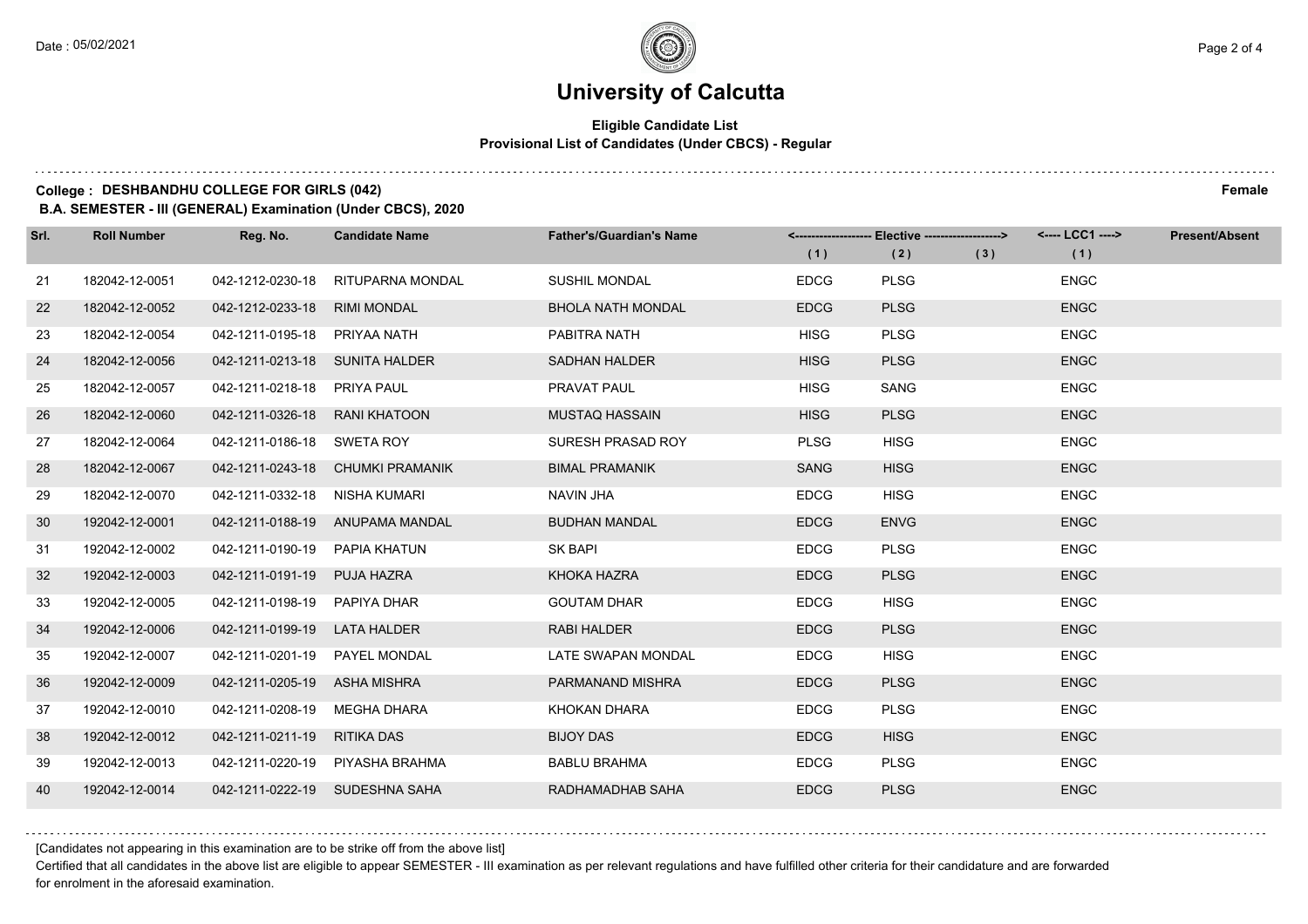### **Eligible Candidate List Provisional List of Candidates (Under CBCS) - Regular**

### **College : DESHBANDHU COLLEGE FOR GIRLS (042) Female**

**B.A. SEMESTER - III (GENERAL) Examination (Under CBCS), 2020**

| Srl. | <b>Roll Number</b> | Reg. No.                      | <b>Candidate Name</b>             | <b>Father's/Guardian's Name</b> | (1)         | <------------------- Elective ------------------><br>(2) | (3) | <---- LCC1 ----><br>(1) | <b>Present/Absent</b> |
|------|--------------------|-------------------------------|-----------------------------------|---------------------------------|-------------|----------------------------------------------------------|-----|-------------------------|-----------------------|
| 41   | 192042-12-0015     | 042-1211-0224-19              | SAKSHI KUMARI                     | PAWAN KUMAR SHAW                | <b>EDCG</b> | <b>HISG</b>                                              |     | <b>ENGC</b>             |                       |
| 42   | 192042-12-0017     | 042-1211-0228-19              | SINTHIA KUNDU                     | ANANDA MOHAN KUNDU              | <b>EDCG</b> | <b>HISG</b>                                              |     | <b>ENGC</b>             |                       |
| 43   | 192042-12-0020     | 042-1211-0231-19 ASHIKA SINGH |                                   | RAJ SINGH                       | <b>EDCG</b> | <b>HISG</b>                                              |     | <b>ENGC</b>             |                       |
| 44   | 192042-12-0021     | 042-1211-0232-19              | RADHA BHUPATHI                    | <b>MURTHY BHUPATHI</b>          | <b>EDCG</b> | <b>HISG</b>                                              |     | <b>ENGC</b>             |                       |
| 45   | 192042-12-0024     | 042-1211-0238-19              | NEHA SHARMA                       | LATE AJIT SHARMA                | <b>EDCG</b> | <b>HISG</b>                                              |     | <b>ENGC</b>             |                       |
| 46   | 192042-12-0025     | 042-1211-0241-19              | SAMBARDHANA GUHA                  | <b>DEBDAS GUHA</b>              | <b>EDCG</b> | <b>HISG</b>                                              |     | <b>ENGC</b>             |                       |
| 47   | 192042-12-0027     | 042-1211-0243-19              | <b>BONI BANIK</b>                 | <b>GOURANGA BANIK</b>           | <b>EDCG</b> | <b>PLSG</b>                                              |     | <b>ENGC</b>             |                       |
| 48   | 192042-12-0028     | 042-1211-0244-19              | BITIKA SHAW                       | <b>MOHAN SHAW</b>               | <b>EDCG</b> | <b>HISG</b>                                              |     | <b>ENGC</b>             |                       |
| 49   | 192042-12-0030     | 042-1212-0200-19              | RAMA ROY                          | <b>DIPAK ROY</b>                | <b>EDCG</b> | <b>PLSG</b>                                              |     | <b>ENGC</b>             |                       |
| 50   | 192042-12-0032     | 042-1212-0216-19              | <b>MONISHA GHORUI</b>             | <b>ANANDA GHORUI</b>            | <b>EDCG</b> | <b>HISG</b>                                              |     | <b>ENGC</b>             |                       |
| 51   | 192042-12-0033     |                               | 042-1212-0223-19 CHANDRANI HALDER | AMAL KUMAR HALDER               | <b>EDCG</b> | <b>PLSG</b>                                              |     | <b>ENGC</b>             |                       |
| 52   | 192042-12-0034     | 046-1211-1130-17              | <b>RUKSAR KHATOON</b>             | <b>SK RAHIM</b>                 | <b>EDCG</b> | <b>PLSG</b>                                              |     | <b>ENGC</b>             |                       |
| 53   | 192042-12-0035     | 121-1211-0368-17              | JAKIRA KHATUN                     | SAHID AHMAD                     | <b>EDCG</b> | <b>HISG</b>                                              |     | <b>ENGC</b>             |                       |
| 54   | 192042-12-0038     | 042-1211-0194-19 SONIA NASKAR |                                   | <b>NIMAY NASKAR</b>             | <b>HISG</b> | <b>PLSG</b>                                              |     | <b>ENGC</b>             |                       |
| 55   | 192042-12-0039     | 042-1211-0197-19              | BHAGYASHREE SAHA                  | LATE SAMBHUNATH SAHA            | <b>HISG</b> | <b>PLSG</b>                                              |     | <b>ENGC</b>             |                       |
| 56   | 192042-12-0040     | 042-1211-0202-19              | <b>PRADIPTI GHOSH</b>             | LATE PRANTOSH GHOSH             | <b>HISG</b> | <b>PLSG</b>                                              |     | <b>ENGC</b>             |                       |
| 57   | 192042-12-0041     | 042-1211-0204-19              | MAMPY DHARA                       | <b>TARUN DHARA</b>              | <b>HISG</b> | <b>PLSG</b>                                              |     | <b>ENGC</b>             |                       |
| 58   | 192042-12-0042     | 042-1211-0210-19              | <b>RISHITA BARIK</b>              | <b>DULAL BARIK</b>              | <b>HISG</b> | <b>PLSG</b>                                              |     | <b>ENGC</b>             |                       |
| 59   | 192042-12-0043     | 042-1211-0213-19 JHUMA SAHA   |                                   | <b>JHANTU SAHA</b>              | <b>HISG</b> | <b>PHIG</b>                                              |     | <b>ENGC</b>             |                       |
| 60   | 192042-12-0045     | 042-1211-0215-19 SARMILA DAS  |                                   | <b>BHUTNATH DAS</b>             | <b>HISG</b> | <b>PLSG</b>                                              |     | <b>ENGC</b>             |                       |

[Candidates not appearing in this examination are to be strike off from the above list]

Certified that all candidates in the above list are eligible to appear SEMESTER - III examination as per relevant regulations and have fulfilled other criteria for their candidature and are forwarded for enrolment in the aforesaid examination.

and a strategic control